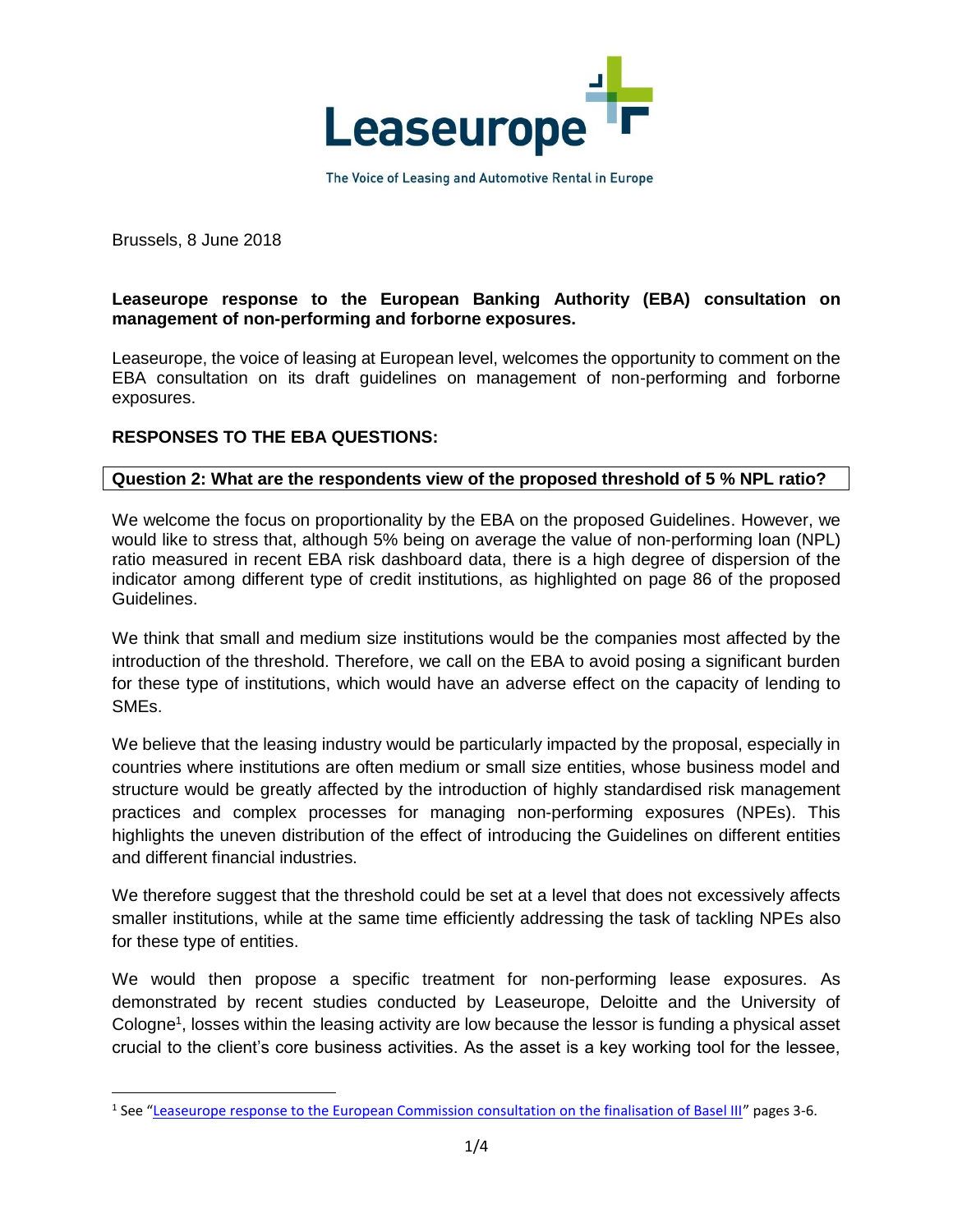

many defaulted leases regrade back to healthy situation with zero loss. In addition, the lessor can then sell or re-lease the asset in order to decrease any losses on the default, resulting in low loss rates<sup>2</sup>.

We strongly believe that these characteristics of the leasing contracts would justify the exclusion of lease exposures from the calculation of the general NPL ratio threshold.

Finally, we also think that the 5% ratio could be too conservative for commercial real estate leasing. This is because we expect that the 90-day threshold, included in the new definition of default, may be often too restrictive for this type of exposures. This is due to the internal processes of invoicing where in a number of cases invoicing is done on a quarterly basis. We therefore suggest the EBA to consider this issue when setting the threshold.

### **Question 9: Do you have any significant objection against the proposed threshold for property-specific valuation (EUR 300,000)?**

The proposed threshold for property-specific valuation is too low for corporate real estate leasing activities. A significant number of corporate real estate leasing contracts are above the proposed value. We are therefore concerned that the cost of implementing property-specific valuation for each exposure above EUR 300,000 may be significant.

Given also past experience, the limit of EUR 300,000 seems to be very conservative and results as being excessively penalising in the cost/benefit ratio since it would increase fixed NPL management costs without modifying recovery capacity. A threshold of around EUR 1M could constitutes a better balance.

### **Question 10: Do the requirements for valuation of movable property collateral capture all relevant aspects?**

We do not have specific comments regarding the guidelines in Chapter 9 on the valuation of movable property collateral.

We would however stress that the EBA Guidelines consider banking NPEs as unique, without any distinction among the different forms of financing. According to this approach, the collateral to bank exposures is always defined with respect to the "traditional" (i.e. not directly owned by the bank/financial institution) type of collateral, whose enforcement requires specific judicial processes (e.g. foreclosure of capital goods, release of premises in the case of real estate, etc.) and processes for realising the value of the asset subject to public procedures (e.g. judicial auctions). These processes for the realisation of collateral are long and expensive and in most cases lead to realised values that are significantly lower than market values, with a negative impact on the final loss.

On the contrary, leasing contracts, thanks to the direct ownership of the asset or collateral, benefits from short time repossession of the collateral, as well as less costly recovery procedures of the financed assets. Moreover, once the leasing company has repossessed the collateral, it

 $\overline{a}$ 

 $<sup>2</sup>$  Ibid.</sup>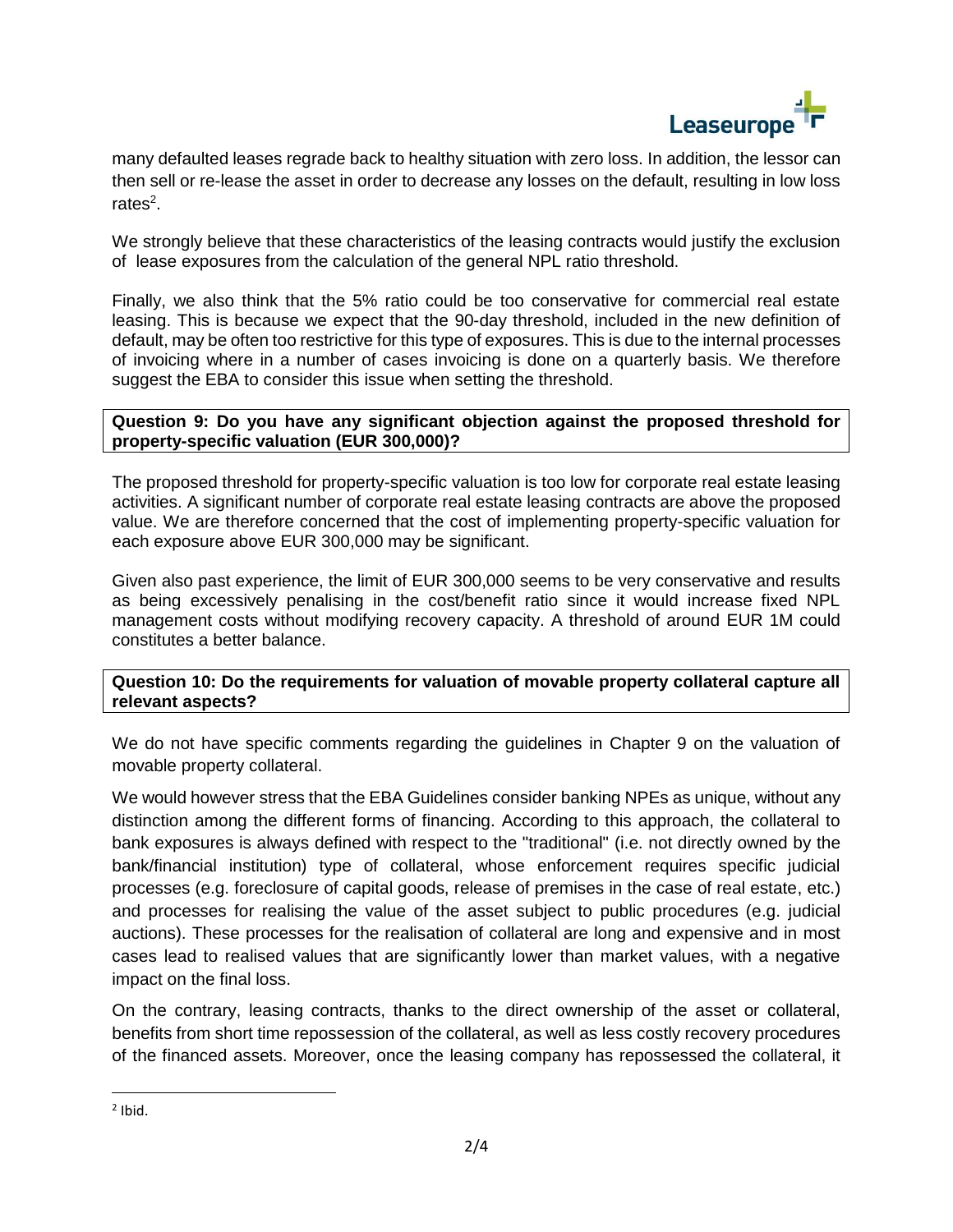

can sell it under normal market conditions without the need for judicial procedures, thus succeeding in obtaining a normally higher price and reducing the loss associated with the NPEs recovery process.

Due to the special characteristics of leasing expressed above, we think that leasing transactions, including both movable and immovable assets, should be considered "secured". For the same reasons, we also think that, an *ad hoc*, higher threshold should be set for leasing exposures, so as to properly determine whether an institution falls among those with "high NPE" level.

This threshold should consider the higher reliability of the recovery process of collateral linked to leasing exposures.

In addition, we suggest that the requirements for valuation of movable collateral in the case of leasing collateral should differ from the one proposed for "traditional" collateral.

Finally, in order to keep the estimation cost down, we recommend to keep the technical valuations of such assets outside the collateral valuation rules. For example, the valuations of the leased asset could be conducted by employees instead of third parties, with the application of indexed re-valuations, such as the asset deterioration tables. We would finally like to emphasize that the leasing business is characterised by its high degree of technical specialisation regarding the management and repossession of movable and immovable collateral.

# *Contact Person:*

Rafael Alarcón Abeti Senior Policy Adviser Prudential & Capital Markets Leaseurope +3227780569 [r.alarconabeti@leaseurope.org](mailto:r.alarconabeti@leaseurope.org)

#### **About us**

Leaseurope brings together 44 member associations representing the leasing, long term and/or short term automotive rental industries in the 31 European countries in which they are present. The scope of products covered by Leaseurope members' ranges from hire purchase and finance leases to operating leases of all asset categories (automotive, equipment, machinery, ICT and real estate). It also includes the short term rental of cars, vans and trucks. It is estimated that Leaseurope represents approximately 94% of the European leasing market.

Asset finance and leasing markets have developed to respond to business investment and consumption needs as well as to accompany the development of local industrial production and distribution. The types of institutions represented by the Federation include specialised banks, bank-owned subsidiaries, the financing arms of manufacturers as well as other, independentlyowned institutions.

In 2016, the leasing firms represented through **Leaseurope's membership helped European businesses invest in assets worth more than EUR 334 billion**, reaching EUR 779 billion of